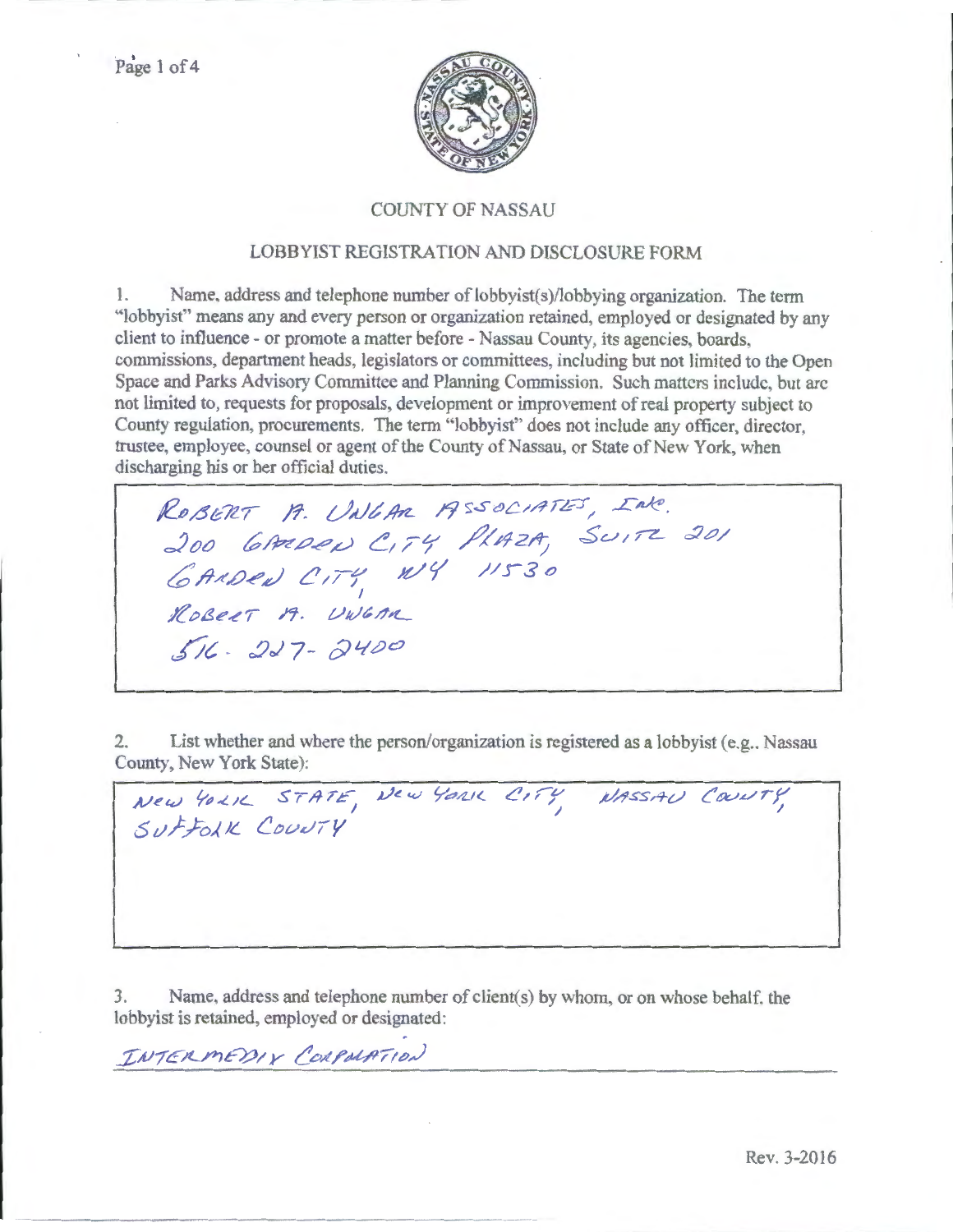Page 2 of 4

INTERMEDIX CORPORATION 6451 NORTH FEDERAL HWY SUITE 1000<br>FORT IAUDERAAKE, FL 33308  $718 - 352 - 4341$ DRAD Withiams, VP

Describe lobbying activity conducted, or to be conducted, in Nassau County, and identify  $4.$ client(s) for each activity listed. See page 4 for a complete description of lobbying activities.

NOTE: INTERMEDIX HAS BEEN REGISTENED IN NASSAU COUNTY. I AM FORWALDING YOU THIS<br>REGISTRATION, AS THEIR CONTRACT WITH US MAS BEEN EXTENDED & THERE IS A New CONTRACT ATTACHED EVERYTHING EASE REMAINS THE SAME

The name of persons, organizations or governmental entities before whom the lobbyist 5. expects to lobby:

NASSAU COUNTY PO + EMS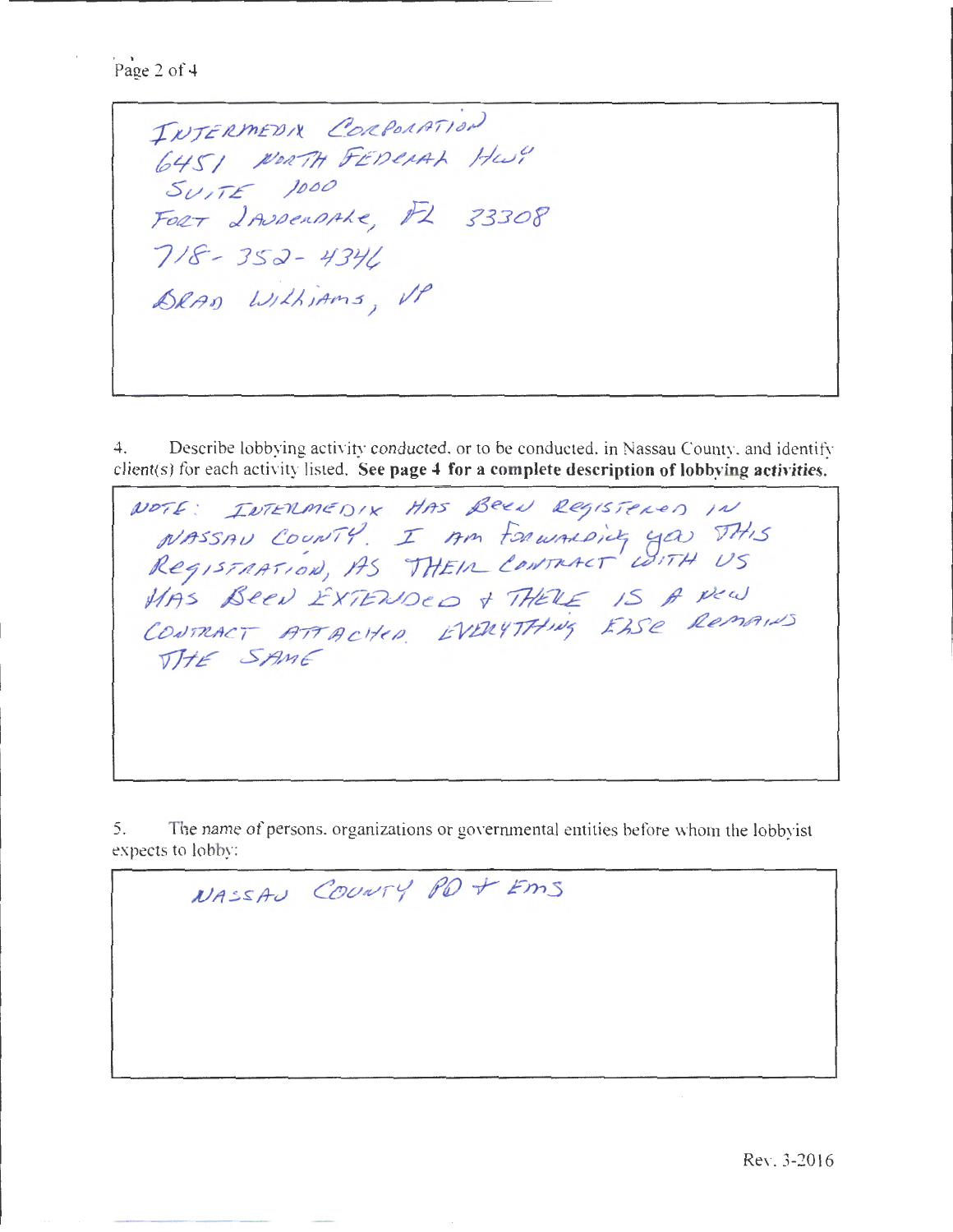## Page 3 of 4

6. If such lobbyist is retained or employed pursuant to a written agreement of retainer or employment, you must attach a copy of such document; and if agreement of retainer or employment is oral, attach a written statement of the substance thereof. If the written agreement of retainer or employment does not contain a signed authorization from the client by whom you have been authorized to lobby. separately attach such a written authorization from the client.

7. Within the previous year, has the lobbyist/lobbying organization or any of its corporate officers provided campaign contributions pursuant to the New York State Election Law to the campaign committees of any of the following Nassau County elected officials or to the campaign committees of any candidates for any of the following Nassau County elected offices: the County Executive, the County Clerk, the Comptroller, the District Attorney, or any County Legislator? If yes, to what campaign committee? If none, you must so state:

ED MALJANO

I understand that copies of tbis form will be sent to the Nassau County Department of Information Technology ("IT") to be posted on the County's website.

I also understand that upon termination of retainer, employment or designation I must give written notice to the County Attorney witbin thirty (30) days of termination.

VERIFICATION: The undersigned affirms and so swears that be/she has read and understood the foregoing statements and they are, to his/her knowledge, true and accurate.

The undersigned further certifies and affirms that the contribution(s) to the campaign committees listed above were made freely and without duress. threat or any promise of a governmental benefit or in exchange for any benefit or remuneration.

Dated:  $11/10/2017$ 

change for any benefit or remuneration.<br> $\sqrt{2017}$  Signed: *Blude* Julian Print Name: SARASMA J. PETERSED Title: *EXEC*, PISSISTANT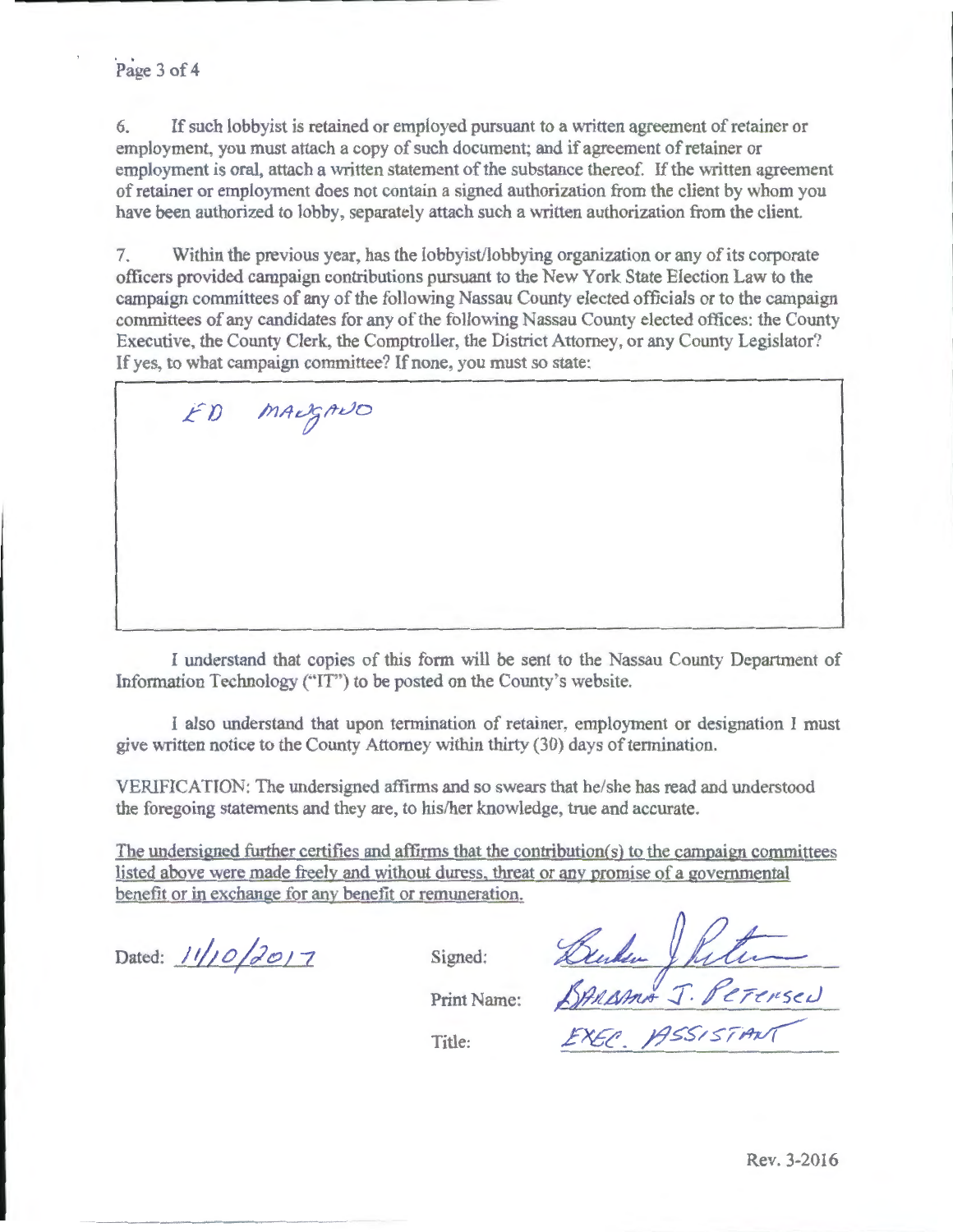#### Page 4 of 4

**The term lobbying shall mean any attempt to influence:** any determination made by the Nassau County Legislature, or any member thereof, with respect to the introduction, passage, defeat, or substance of any local legislation or resolution; any determination by the County Executive to support, oppose, approve or disapprove any local legislation or resolution, whether or not such legislation has been introduced in the County Legislature; any detennination by an elected County official or an officer or employee of the County with respect to the procurement of goods, services or construction, including the preparation of contract specifications, including by not limited to the preparation of requests for proposals, or solicitation, award or administration of a contract or with respect to the solicitation, award or administration of a grant, loan, or agreement involving the disbursement of public monies; any determination made by the County Executive County Legislature, or by the County of Nassau, its agencies, boards, commissions, department heads or committees, including but not limited to the Open Space and Parks Advisory Committee, the Planning Commission, with respect to the zoning, use, development or improvement of real property subject to County regulation, or any agencies, boards, commissions, department heads or committees with respect to requests for proposals, bidding, procurement or contracting for services for the County; any determination made by an elected county official or an officer or employee of the county with respect to the terms of the acquisition or disposition by the county of any interest in real property with respect to a license or permit for the use of real property of or by the county, or with respect to a franchise, concession or revocable consent; the proposal, adoption, amendment or rejection by an agency of any rule having the force and effect of law; the decision to hold, timing or outcome of any rate making proceeding before an agency; the agenda or any determination of a board or commission; any determination regarding the calendaring or scope of any legislature oversight hearing; the issuance. repeal, modification or substance of a County Executive Order; or any determination made by an elected county official or an officer or employee of the county to support or oppose any state or federal legislation, rule or regulation, including any determination made to support or oppose that is contingent on any amendment of such legislation, rule or regulation, whether or not such legislation has been formally introduced and whether or not such rule or regulation has been formally proposed.

**The term "lobbying" or "lobbying activities" does not include:** Persons engaged in drafting legislation, rules, regulations or rates; persons advising clients and rendering opinions on proposed legislation, rules, regulations or rates, where such professional services are not otherwise connected with legislative or executive action on such legislation or administrative action on such rules, regulations or rates; newspapers and other periodicals and radio and television stations and owners and employees thereof, provided that their activities in connection with proposed legislation, rules, regulations or rates are limited to the publication or broadcast of news items, editorials or other comment, or paid advertisements; persons who participate as witnesses. attorneys or other representatives in public rule-making or rate-making proceedings of a County agency, with respect to all participation by such persons which is part of the public record thereof and all preparation by such persons for such participation; persons who attempt to influence a County agency in an adjudicatory proceeding, as defmed by *§* 102 of the New York State Administrative Procedure Act.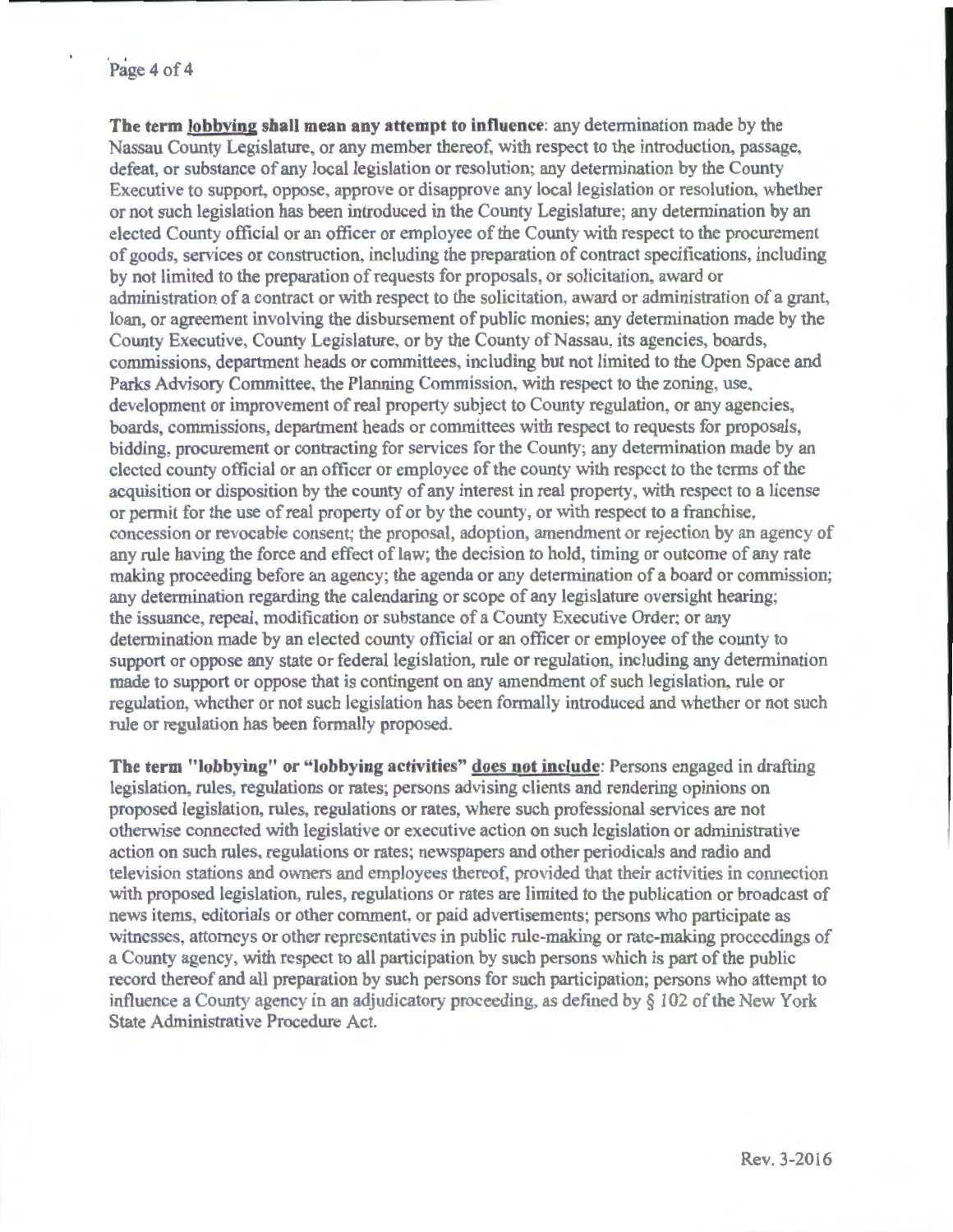ROBERT A. UNGAR ASSOCIATES, INC.

200 GARDEN CITY PLAZA SUITE 201 GARDEN CITY, NEW YORK 11580

> (516) 227-2400 FAX (516) 227-2400

#### LOBBYING AUTHORIZATION

This authorization is to certify that Robert A. Ungar Associates, Inc. (RA U) is hereby authorized to continue to lobby on behalf of Intermedix Corporation ("Intermedix") in Nassau County.

The fee for Nassau County professional services shall remain \$3,000 per month plus disbursements. This portion of our overall fee is only for services performed in regard to Nassau County.

This authorization shall take effect on November 10, 2017, and will continue until cancelled by either party upon thirty (30) days written.notice. All terms of the original agreement remain in full force and effect.

Read, understood and agreed to:

BradWilliams Bead Williams

Senior VP & CAO Intermedix Corporation

 $\langle$ 

 $\setminus$ 

Lobut 1. Ving

Robert A. Ungar President, Robert A. Ungar Assoc., Inc.

Dated: 11/3 /**1** 

Dated: 11/3/2*017*